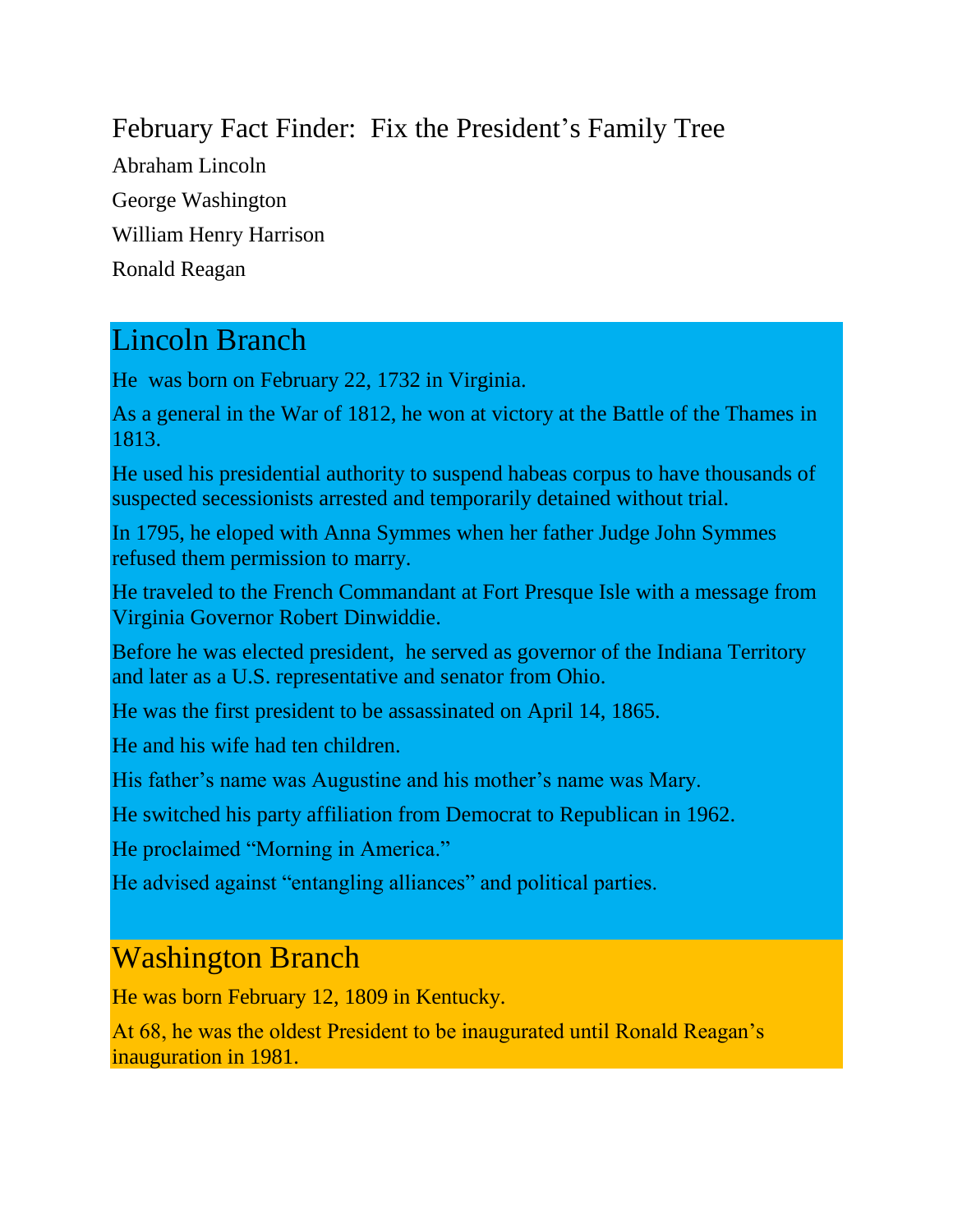In 1795, he was one of the signers of the Treaty of Greenville that opened up much of present day Ohio to European American settlement.

He studied medicine at the University of Pennsylvania , under Dr. Benjamin Rush.

He preserved the Union, ended slavery, and promoted economic and financial modernization.

He married Martha Custis.

He lived at Mount Vernon, a plantation on the Potomac River.

He served as Minister Plenipotentiary to Columbia in 1828, where he urged Simon Bolivar to convince Columbia to adopt the American brand of democracy.

In 1863 he issued the Emancipation Proclamation, encouraging the border states to outlaw slavery and paving the way for the Thirteenth Amendment of the Constitution that finally freed the slaves in 1865.

He entered Hampden-Sydney College in 1787 when he was 14 years old and remained there until 1790, becoming adept in Latin and basic French.

He is believed to have had six children with one of his female slave, Dilsia.

His slave Harry fought with the British in the American Revolution.

# Reagan Branch

He was born February 9, 1773, in Virginia..

His sister Sally died in childbirth when she was in her 20s.

He debated Stephen A. Douglas and lost their Senate Rae, but won the Republican Party's nomination for president in 1860.

He died of complications from pneumonia on his  $32<sup>nd</sup>$  day in office, making his the shortest presidential term in United States history.

He closely supervised the Civil War, especially in choosing his generals like General Ulysses S. Grant.

He married Nancy Davis.

He traveled to Barbados with his brother Lawrence and contracted smallpox on his trip.

His 1863 Gettysburg Address became one of the most quoted speeches in American History.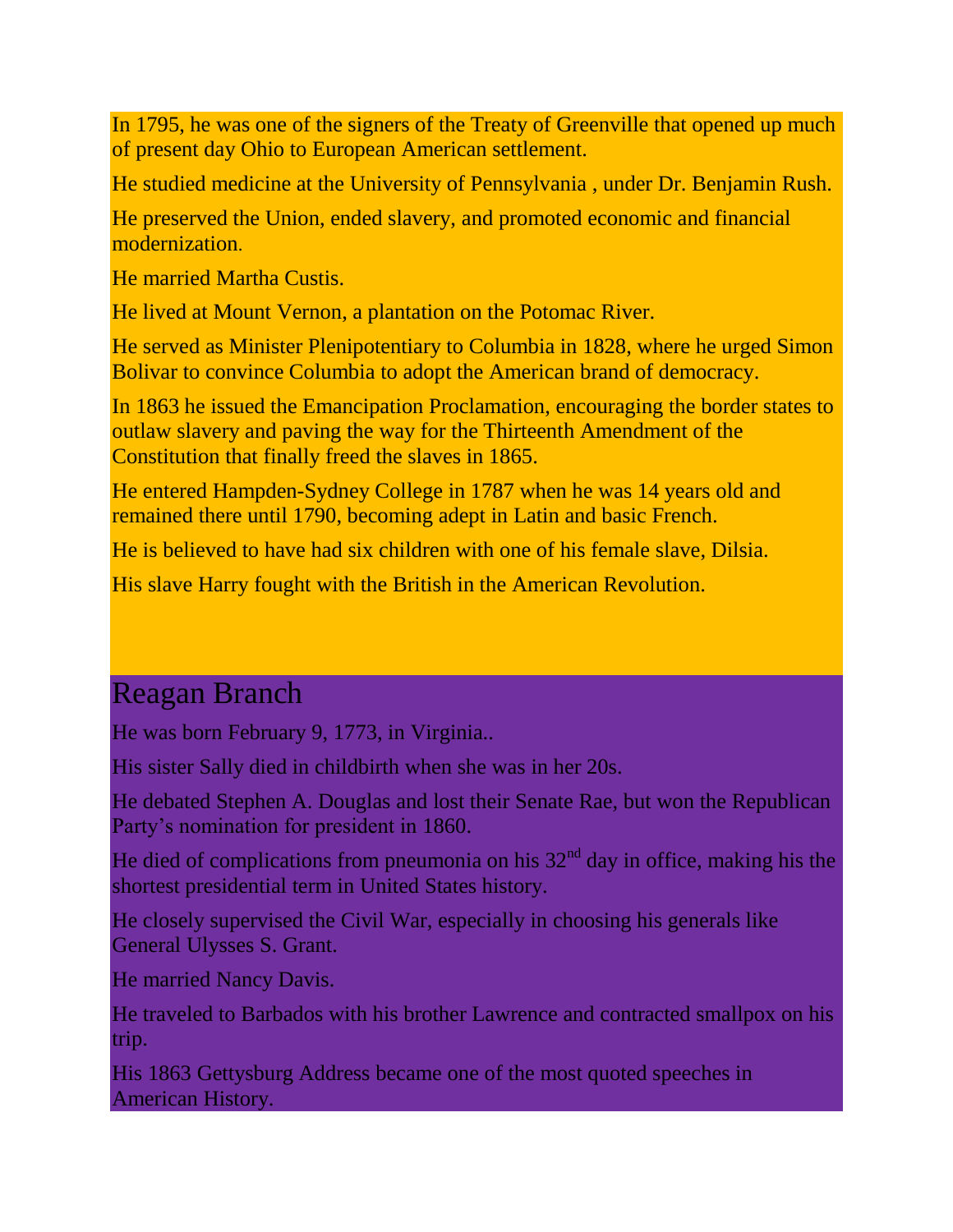He gained national fame when he led American forces against Native Americans at the Battle of Tippecanoe in 1811, where he earned the nickname "Tippecanoe."

He was governor of California.

He took the oath of office for president on Wall Street in New York City.

He instituted supply side economic policies.

# Harrison Branch

.

He was born February 6, 1911, in Tampico, Illinois

He was the ninth President of the United States and the first president to die in office.

He was a country lawyer, Whig Party leader, Illinois state legislator and one term member of the United States House Representatives during the 1840s.

He married Kentucky belle Mary Todd.

He prevented Great Britain from recognizing the Confederacy by skillfully handling the Trent Affair in late 1861.

He operated a distillery on his plantation.

He presided over the Constitutional Convention.

He believed in a moderate Reconstruction striving to speedily reunite the country with a generous policy of reconciliation against lingering and bitter divisions between the North and the South.

He instituted supply side economic policies.

His mother Nancy died of milk sickness.

He worked for General Electric.

He spent a dismal winter at Valley Forge.